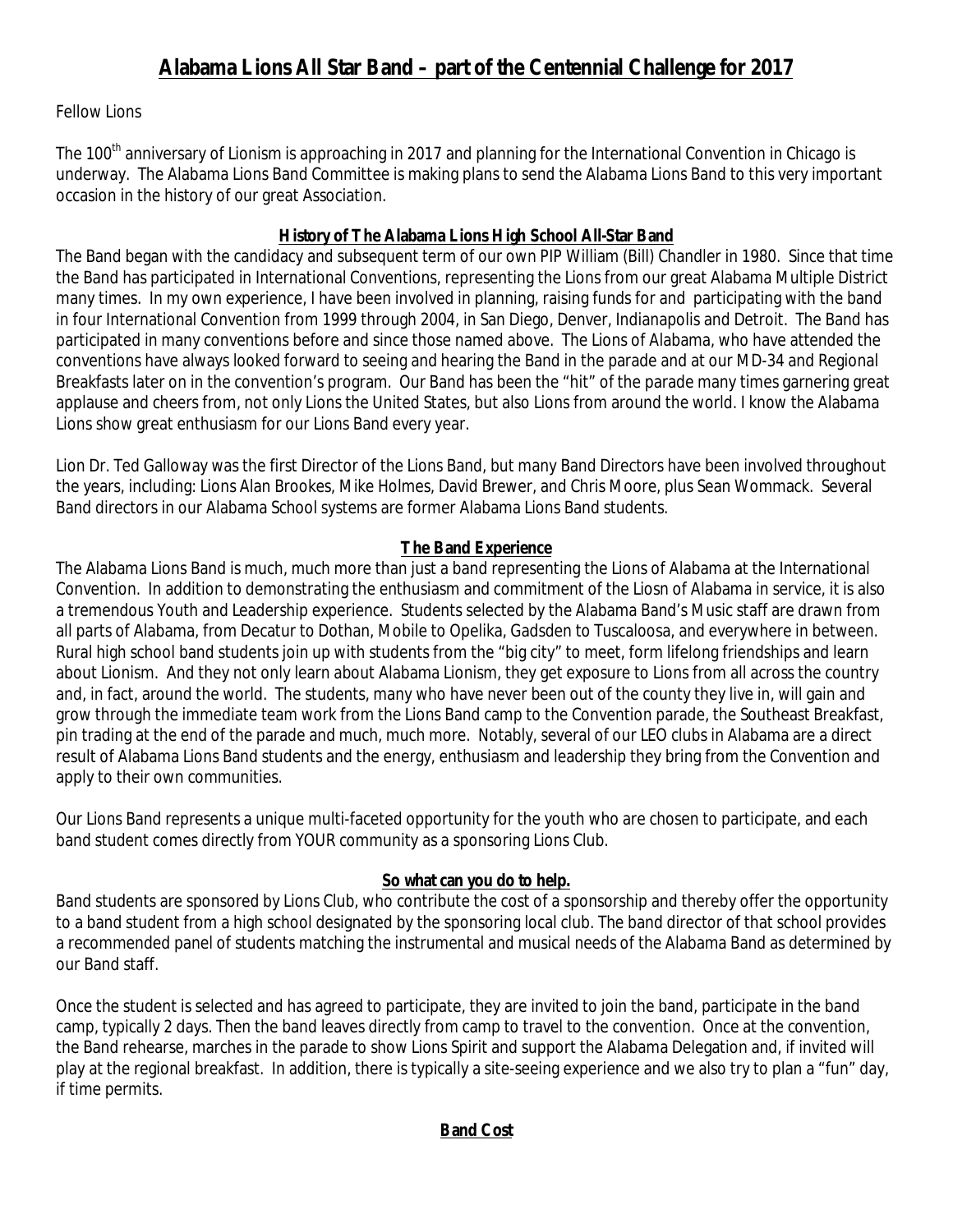First, what the Band student pays – The Lions Band student pays for their meals, and souvenir purchases and transportation to and from the Band camp. We also ask the student to contribute to the fun day experience if one is planned. That is all. The Band sponsors the cost of transportation, lodging, band camp, and any other costs of the experience. This is where your sponsorships and donations come in.

#### **What does a sponsorship cost?**

It is still too early to provide a firm cost. But we are still soliciting donations and sponsorships to help plan and size the band for 2017. As we develop the level of expected sponsorships we can begin looking at lodging, and the size and number of buses we will need. These are typically our largest cost items.

#### **What do we need you and your club to do NOW??**

In order to begin planning the 2017 Centennial Alabama Lions Band experience, we need to determine the size of the Band. Here is what your Band Committee is asking you to do RIGHT NOW.

### **Schedule and conduct a fund raiser for the Alabama Lions Band,**

Whether a spaghetti supper, car wash, garage sale, or whatever serves your community best, we need your support and many of those I have already spoken have suggested a dedicated fundraiser to support the Band is one of the best ways to support your Band. Perhaps even a partnership with your local high school band organization?? Let us know about a fund raiser you are planning, when and where, so we can assist if possible. Once conducted, submit the proceeds to the Alabama Lions Band at the address below. We will track **every** donation by club, and, if an individual donation, by the club to which that person belongs, as well. Clubs donating to the Band will be noted in the ALABAMA LION every month.

If you cannot hold a fund raiser this year, go ahead and send a donation. Remember ALL donations are tracked by club and will be acknowledged. All donations are accumulated for the Centennial Band trip.

I hope you agree the Alabama Lions Band represents a huge opportunity for the youth of Alabama. I hope you are excited about the possibility of fielding the largest band of ALABAMA students from our Multiple District EVER to represent the Lions of Alabama at the 100<sup>th</sup> Anniversary of our Association. It will take a village, the village of ALABAMA LIONS to make this happen. The Band needs your support.

If you have any questions at all about the Band, please feel free to reach out to me via email at [AlaLionsBand@aol.com](mailto:AlaLionsBand@aol.com), or call me at home at 205.979.6371. Or, we can discuss in person at your District convention in March, or at the Multiple District convention in May. I hope to see all of you there.

You may mail all donations (made out to: **Alabama Lions Band)** to:

**Alabama Lions Band**  c/o PCC Ken Vaudo 3337 Shallowford Road Birmingham, AL 35216

In Lionism,

PCC Ken, Chairperson Alabama Lions Band

WE SERVE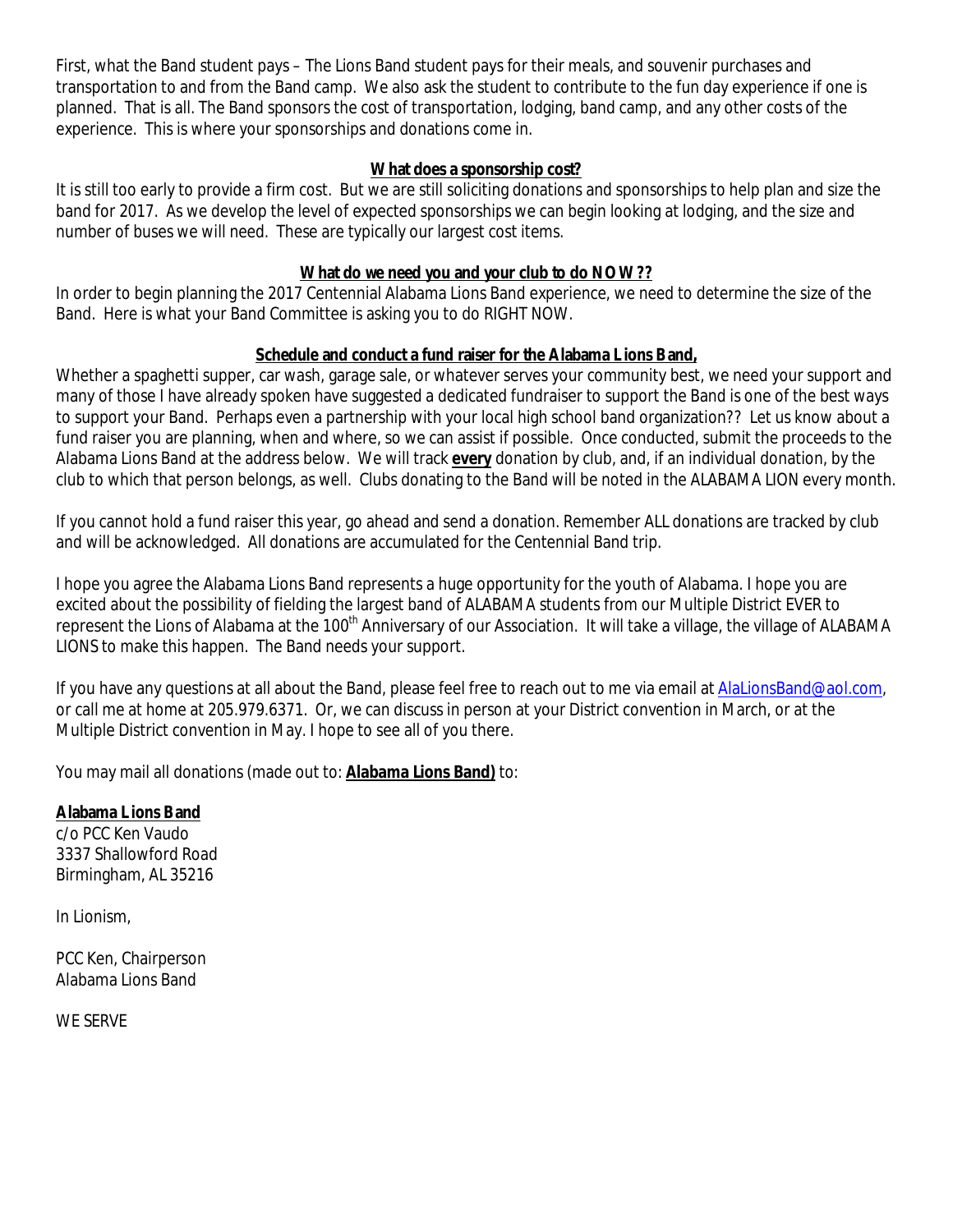

Denver 2003



Denver 2003



Detroit 2004